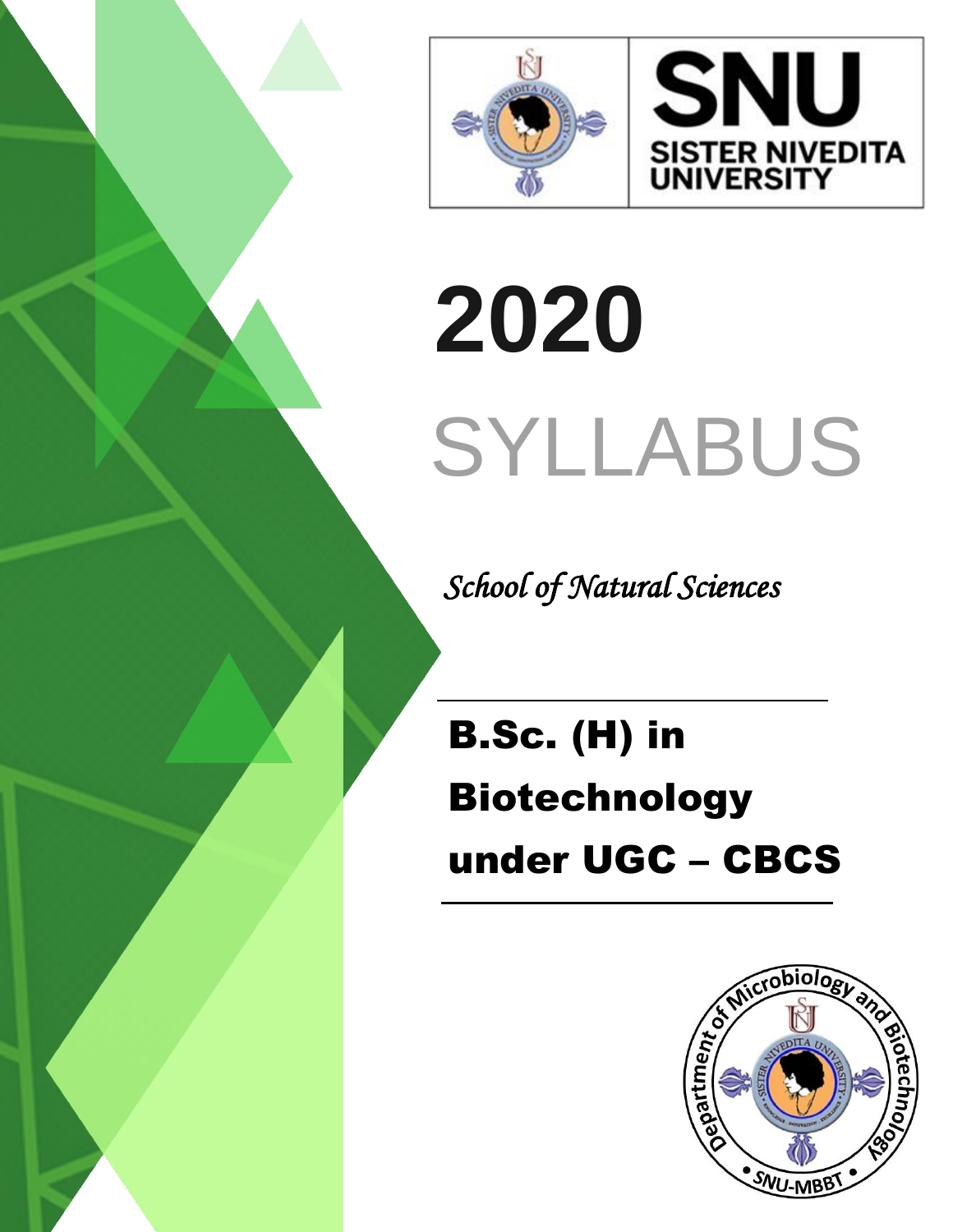## **B.Sc. Biotechnology (H) Course Structure**

| <b>Semester</b>            | <b>Credit</b> |            |                         |                |            |              |                  |
|----------------------------|---------------|------------|-------------------------|----------------|------------|--------------|------------------|
|                            | CC            | <b>DSE</b> | <b>GE</b>               | <b>AECC</b>    | <b>SEC</b> | <b>USC</b>   | <b>Total/Sem</b> |
| <b>First</b>               | 12            |            | $\boldsymbol{4}$        | $\overline{2}$ |            | 2            | <b>20</b>        |
| <b>Second</b>              | 12            | 6          | $\boldsymbol{4}$        | $\mathbf{2}$   |            | $\mathbf{2}$ | 27               |
| <b>Third</b>               | 12            | 6          | $\overline{\mathbf{4}}$ | $\overline{2}$ | 1          | $\mathbf{2}$ | 27               |
| <b>Fourth</b>              | 12            | 6          | $\boldsymbol{4}$        | $\overline{2}$ |            | $\mathbf{2}$ | 27               |
| <b>Fifth</b>               | 18            | 6          |                         |                | 1          |              | 25               |
| <b>Sixth</b>               | 24            |            |                         |                |            |              | 24               |
| <b>Total Credit/Course</b> | 90            | 24         | <b>16</b>               | 8              |            | 8            |                  |
| <b>Total Credit</b>        |               |            |                         |                |            |              | <b>150</b>       |

### Category definition with credit breakup

**CC:** Core Courses; **GE**: General Elective; **AECC:** Ability Enhancement Compulsory Course; **SEC**: Skill Enhancement Courses; **DSE**: Discipline Specific Elective; **USC:** University specified course

#### **First Year**

| <b>Category</b>          | <b>Course Name</b>                           | <b>Credit</b>           | <b>Teaching Scheme</b>    |                  |                         |  |
|--------------------------|----------------------------------------------|-------------------------|---------------------------|------------------|-------------------------|--|
|                          |                                              |                         | L                         | T                | P                       |  |
| $Semester-I$             |                                              |                         |                           |                  |                         |  |
| $CC-1$                   | <b>Biochemistry</b>                          | $\overline{\mathbf{4}}$ | $\overline{\mathbf{4}}$   | $\bf{0}$         | $\boldsymbol{0}$        |  |
|                          | <b>Biochemistry Lab</b>                      | $\overline{2}$          | $\mathbf{0}$              | $\bf{0}$         | $\overline{\mathbf{4}}$ |  |
| $CC-2$                   | <b>Cell Biology</b>                          | $\overline{\mathbf{4}}$ | $\overline{\mathbf{4}}$   | $\bf{0}$         | $\boldsymbol{0}$        |  |
|                          | <b>Cell Biology Lab</b>                      | $\overline{2}$          | $\mathbf{0}$              | $\mathbf{0}$     | 4                       |  |
| $GE-1$                   | <b>Generic Elective</b>                      | 4                       | 4                         | $\mathbf{0}$     | $\bf{0}$                |  |
| $AECC-1$                 | <b>Communicative English - I</b>             | $\overline{2}$          | $\overline{2}$            | $\bf{0}$         | 0                       |  |
| $USC - 1$                | <b>Foreign Language I</b>                    | $\overline{2}$          | $\overline{2}$            | $\mathbf{0}$     | 0                       |  |
| <b>Total Credit = 20</b> |                                              |                         | <b>Teaching Hour = 24</b> |                  |                         |  |
| $Semester - II$          |                                              |                         |                           |                  |                         |  |
| $CC-3$                   | <b>Fundamentals of Molecular Biology</b>     | 4                       | $\overline{\mathbf{4}}$   | $\boldsymbol{0}$ | $\bf{0}$                |  |
|                          | <b>Fundamentals of Molecular Biology Lab</b> | $\overline{2}$          | $\bf{0}$                  | $\bf{0}$         | $\overline{\mathbf{4}}$ |  |
| $CC-4$                   | <b>Bioenergetics and Metabolism</b>          | 4                       | $\overline{\mathbf{4}}$   | $\mathbf{0}$     | $\bf{0}$                |  |
|                          | <b>Bioenergetics and Metabolism Lab</b>      | $\overline{2}$          | $\mathbf{0}$              | $\mathbf{0}$     | 4                       |  |
| $DSE - 1$                | <b>Mathematics and Statistics</b>            | 4                       | $\overline{\mathbf{4}}$   | $\boldsymbol{0}$ | $\bf{0}$                |  |
|                          | <b>Mathematics and Statistics Lab</b>        | $\overline{2}$          | $\mathbf{0}$              | $\mathbf{0}$     | 4                       |  |
| $GE-2$                   | <b>Generic Elective</b>                      | 4                       | $\overline{\mathbf{4}}$   | $\boldsymbol{0}$ | $\bf{0}$                |  |
| $AECC-2$                 | <b>Communicative English – II</b>            | $\overline{2}$          | $\overline{2}$            | $\boldsymbol{0}$ | $\bf{0}$                |  |
| $SEC-1$                  | <b>Mentored Seminar - I</b>                  |                         | 1                         | $\mathbf{0}$     | $\bf{0}$                |  |
| $USC - 2$                | <b>Foreign Language II</b>                   | $\overline{2}$          | $\overline{2}$            | $\boldsymbol{0}$ | $\mathbf{0}$            |  |
| Total Credit $= 27$      |                                              |                         | <b>Teaching Hour = 33</b> |                  |                         |  |